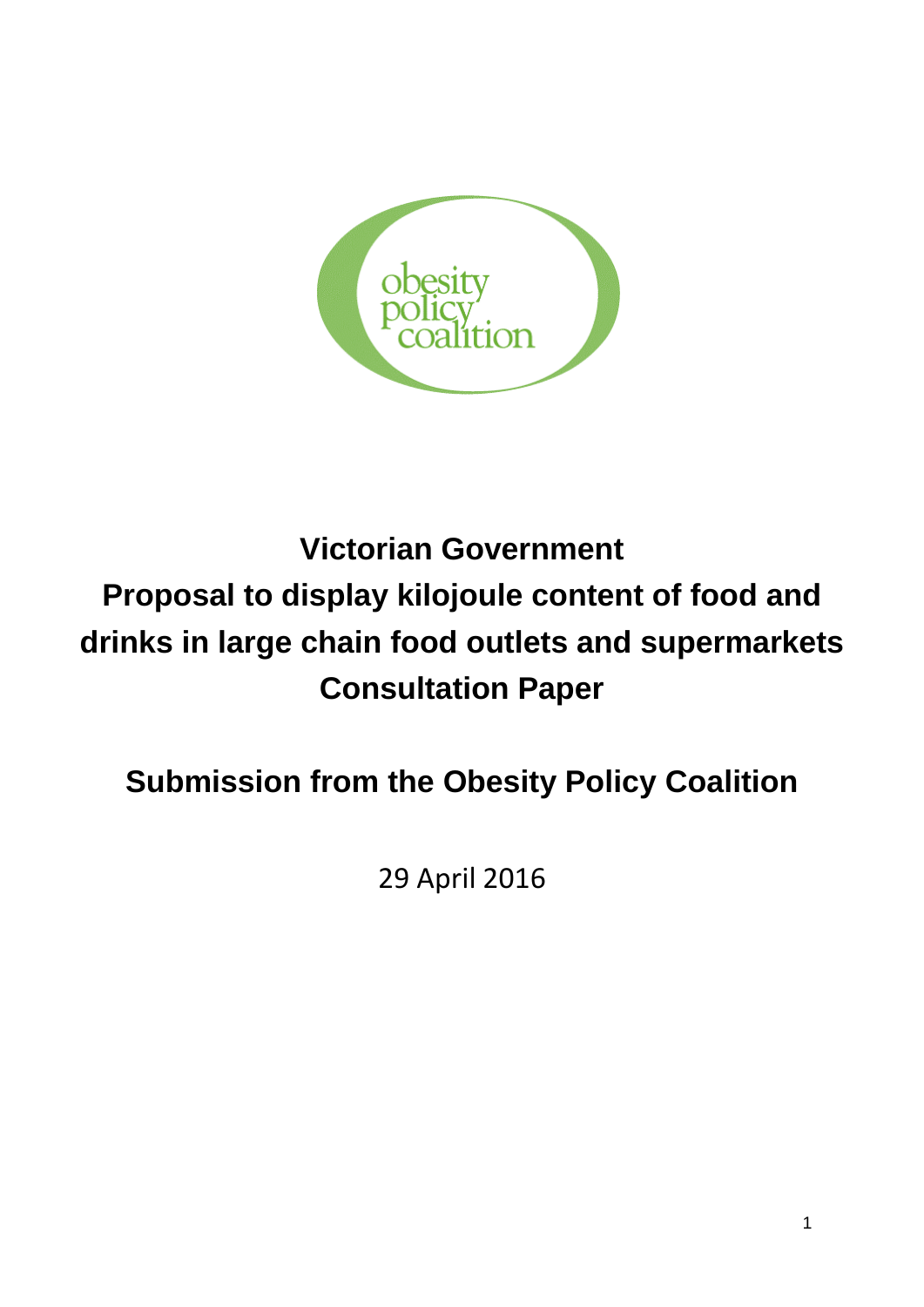## **Executive Summary**

The Obesity Policy Coalition ('OPC') is a coalition between Cancer Council Victoria, Diabetes Victoria and the World Health Organization Collaborating Centre for Obesity Prevention at Deakin University. The OPC advocates for evidence-based policy and regulatory change to address overweight, obesity and unhealthy diets in Australia.

We welcome and strongly support your proposed introduction of a kilojoule menu labelling scheme in Victoria. There is clear evidence that kilojoule information on chain food outlet menus influences consumers to purchase fewer kilojoules and improves the healthiness of the food sold. We agree that the proposed scheme should be one part of a multi strategy approach to encouraging healthy eating and reducing the impact of obesity.

We agree that Victoria's kilojoule menu labelling scheme should apply to large chains and require the display of kilojoule information for ready to eat, standardised and unpackaged food and non-alcoholic drink items.

Our recommendations include the following:

- Removing the proposed exemptions for service stations, convenience stores and small supermarkets;
- Ensuring that the scheme applies to cinemas and to dine-in only chains;
- Ensuring that the legislation clearly prescribes requirements relating to placement (e.g. that labels be static and adjacent to price), clarity and legibility (e.g. same font, colour, background, weight and size);
- Ensuring that supermarkets and other businesses are subject to the same requirements for the content and manner of display of information (e.g. supermarkets are not permitted to display energy content per 100g or in the same size font as the unit price);
- Requiring businesses that voluntarily display kilojoule information to comply with the scheme's requirements for the content and display of this information ;
- Ensuring penalties for breaches of the scheme are high enough to encourage compliance and deter breaches;
- Delivering an education and social marketing campaign integrated into the existing LiveLighter campaign funded by the Victorian Government and run by Cancer Council Victoria and the Heart Foundation; and
- Evaluating the impact of the scheme on incremental changes in knowledge, purchasing and consumption in the short to medium term and on influence on reformulation and the impact on public health in the long term.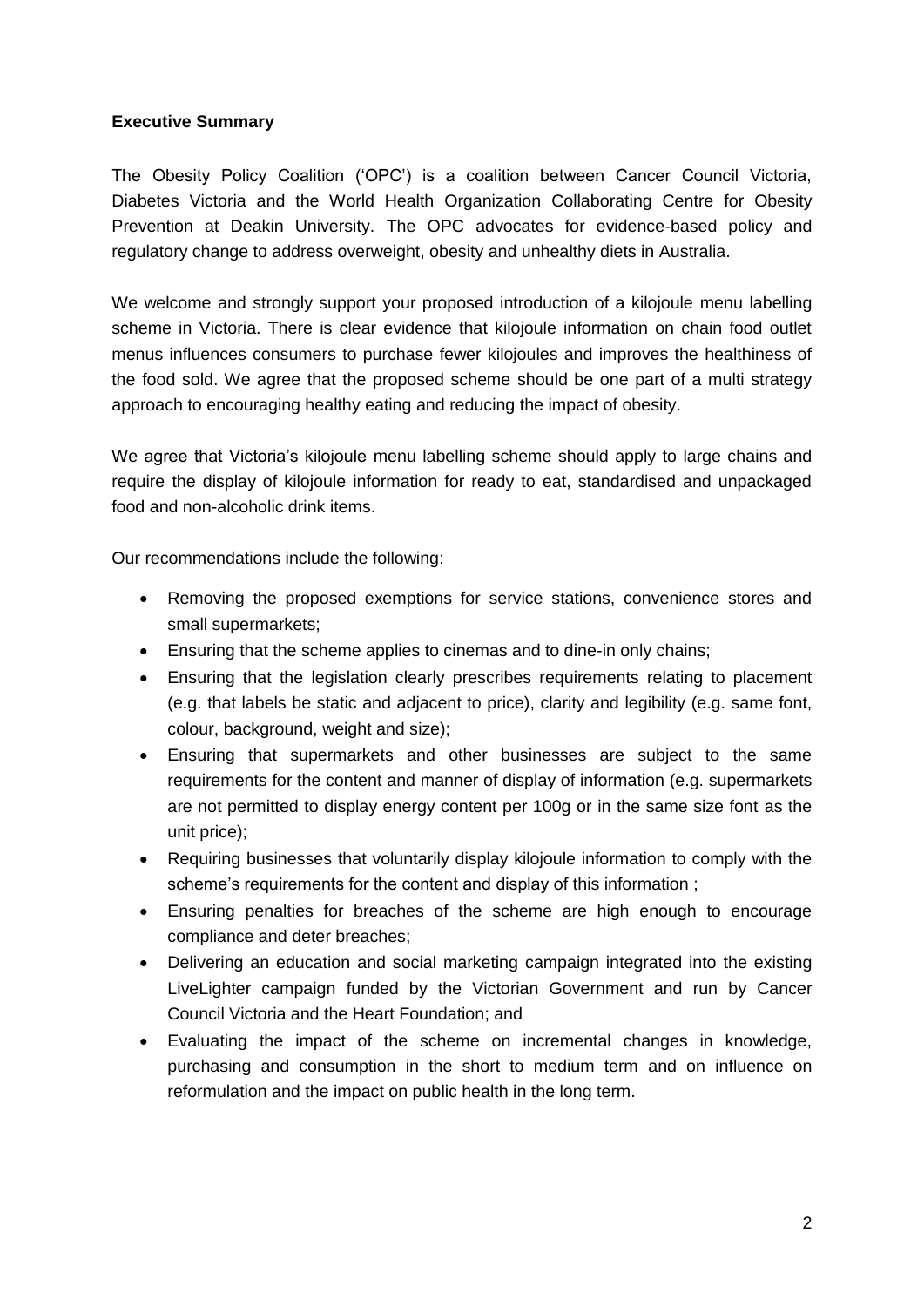## **Introduction**

 $\overline{1}$ 

The Obesity Policy Coalition (OPC) is a coalition between Cancer Council Victoria, Diabetes Victoria, and the World Health Organization Collaborating Centre for Obesity Prevention at Deakin University, with funding from VicHealth. The OPC advocates for evidence-based policy and regulatory change to address overweight, obesity and unhealthy diets in Australia.

We are grateful for this opportunity to respond to your Consultation Paper titled 'Proposal to Display Kilojoule Content of Food and Drinks in Large Chain Outlets and Supermarkets'. There is evidence from Australia and internationally that kilojoule menu labelling supports consumers to make informed and healthier food choices. With Australians making 51 million visits to fast food chains each month, mandatory kilojoule menu labelling will be an important component of any multi-strategy approach to improving food choices and reducing the problems of overweight, obesity and related chronic disease.

## **1. The merits of the proposed approach**

The OPC strongly supports the Victorian Government's plan to implement a system of mandatory kilojoule menu labelling at chain food outlets and large supermarkets in Victoria. Victorians consume large quantities of convenience and fast food and have high rates of overweight and obesity. Presently, many ready-to-eat foods are sold in Victoria without any visible nutrition information at the point of sale. Where there is voluntary uptake of kilojoule menu labelling by retailers, approaches are not consistent.

Research supports the effectiveness of providing kilojoule information together with a supportive public education campaign. There is evidence that kilojoule menu labelling in NSW and New York City has resulted in customers purchasing meals with fewer kilojoules (for themselves and their children), and that it has also improved the healthiness of the foods sold.<sup>1</sup> In particular, the evaluation of the Fast Choices initiative in NSW by the NSW Food Authority (for the period May 2011 to January 2013) found a high level of compliance by outlets and a significant reduction in median kilojoules purchased by consumers, with an overall reduction of 519 kJ (from 3355kJ to 2836 kJ or 15% decrease).<sup>2</sup>

Following the introduction of similar schemes in NSW, ACT and SA and soon QLD, we support Victoria's move towards consistency with other Australian states and territories. We encourage the Victorian Government to build on and improve these schemes in developing a comprehensive kilojoule menu labelling scheme to achieve the best health outcomes for Victorians.

 $1$  NSW Food Authority. Evaluation of Kilojoule Menu Labelling. NSW Government, 2013; Dumanovsky, T., C. Y. Huang, et al. (2011) Changes in energy content of lunchtime purchases from fast food restaurants after introduction of calorie labelling: cross sectional customer surveys." BMJ 343: Tandon, P.S, et al. (2010) Nutrition menu labeling may lead to lower-calorie restaurant meal choices for children Pediatrics Vol. 125(2), 244-248

<sup>&</sup>lt;sup>2</sup> NSW Food Authority. Evaluation of Kilojoule Menu Labelling. NSW Government, 2013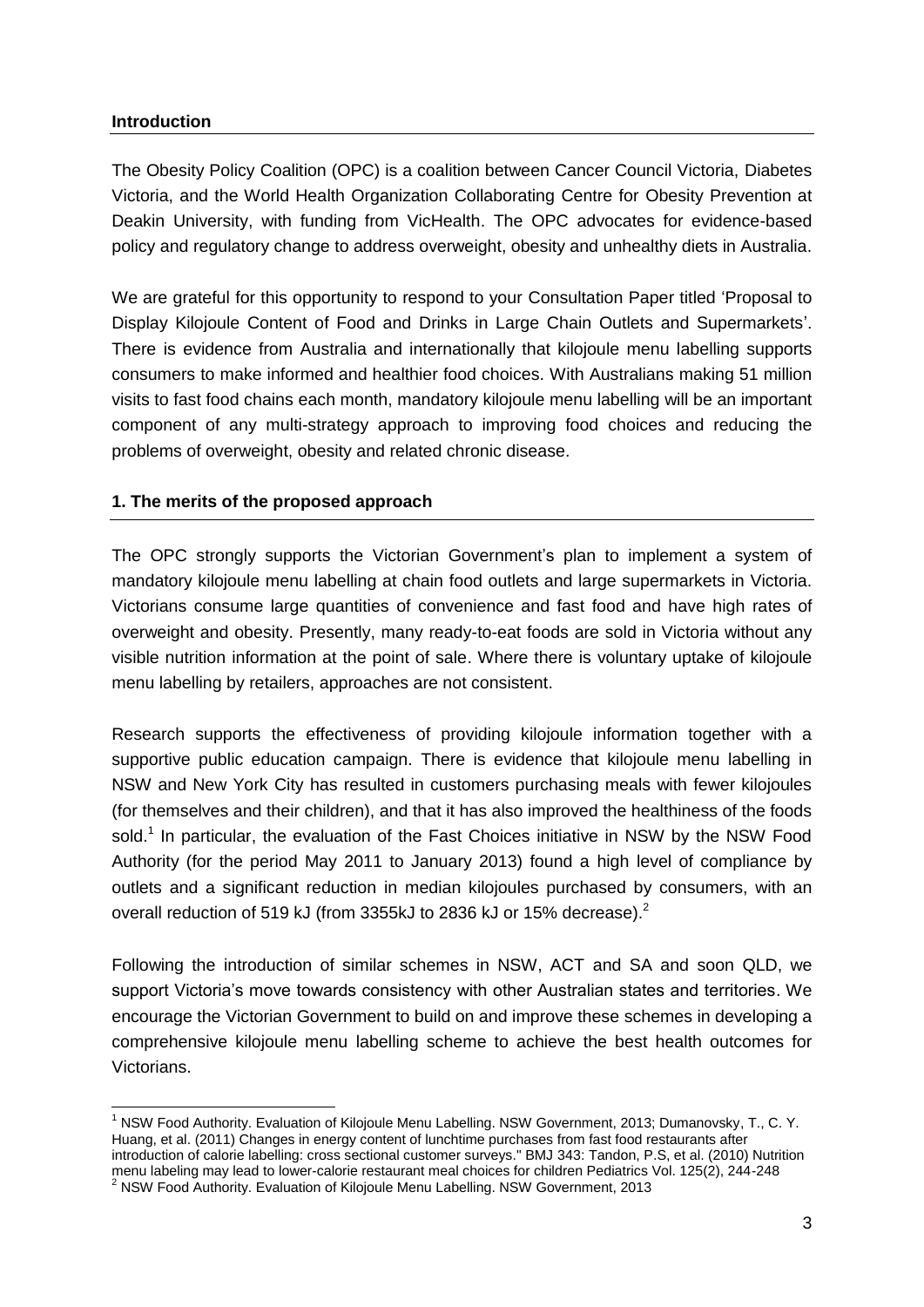## **2. The proposed scope of the scheme – covering large chain food outlets and supermarkets**

We support the application of the scheme to large chain food outlets and supermarkets in Victoria and recognise that the proposal to capture chains with 20 outlets in Victoria or 50 outlets nationally would be consistent with schemes operating in NSW, ACT and SA. We believe that the scope of the proposed scheme would cover the largest chain food outlets operating across Victoria.

#### *Exclusion of supermarkets, convenience stores and service stations*

We ask the Victorian Government to widen the scope of the scheme by removing proposed exclusions for small supermarkets, convenience stores and service stations. These chains represent a significant source of ready to eat standardised food items in Victoria and offer products that are often likely to be high in energy, such as slushies, donuts, pies, sausage rolls and some sandwiches. We are concerned that excluding these chains from the scheme will reduce its effect as significant numbers of consumers will be purchasing ready to eat food items without information about energy content. Regardless of whether they purchase ready to eat foods at a fast food outlet, supermarket, convenience store or service station, consumers should be able to obtain information about the kilojoule content of foods available so that they can compare offerings and make informed, healthier choices.

On a practical level, barriers to implementing the scheme at these chains are likely to be low, or no greater than at any other business covered by the scheme. As the proposed scheme will only apply to large chains, those businesses within its scope have sufficient resources to implement the scheme's requirements. We also note that standardised ready to eat food items are likely to be provided by the same suppliers across all or the majority of outlets of these large chains. The chains that would be excluded from the currently proposed scheme include chains such as 7-11 and Coles Express, both large chains with a significant retail presence in Victoria. For example, according to their websites, Coles Express operates approximately 685 outlets in Australia and 7-11 operates more than 615 outlets. We consider that chains of this size should fall within the scope of the scheme.

We are particularly concerned that excluding small supermarkets, convenience stores and service stations will create inconsistency that will negatively affect both consumers and businesses. We believe that consistent application of the scheme across all large chains where ready to eat standardised food items are available is of fundamental importance. This is because it is important that the scheme's effect is maximised by covering as many chains as possible, but also because a central purpose of the scheme is to enable consumers to compare the energy content of food products and to make informed, healthier choices. Where a significant part of the market is not covered by the scheme, consumers cannot effectively make comparisons between products and choose healthier options. For example,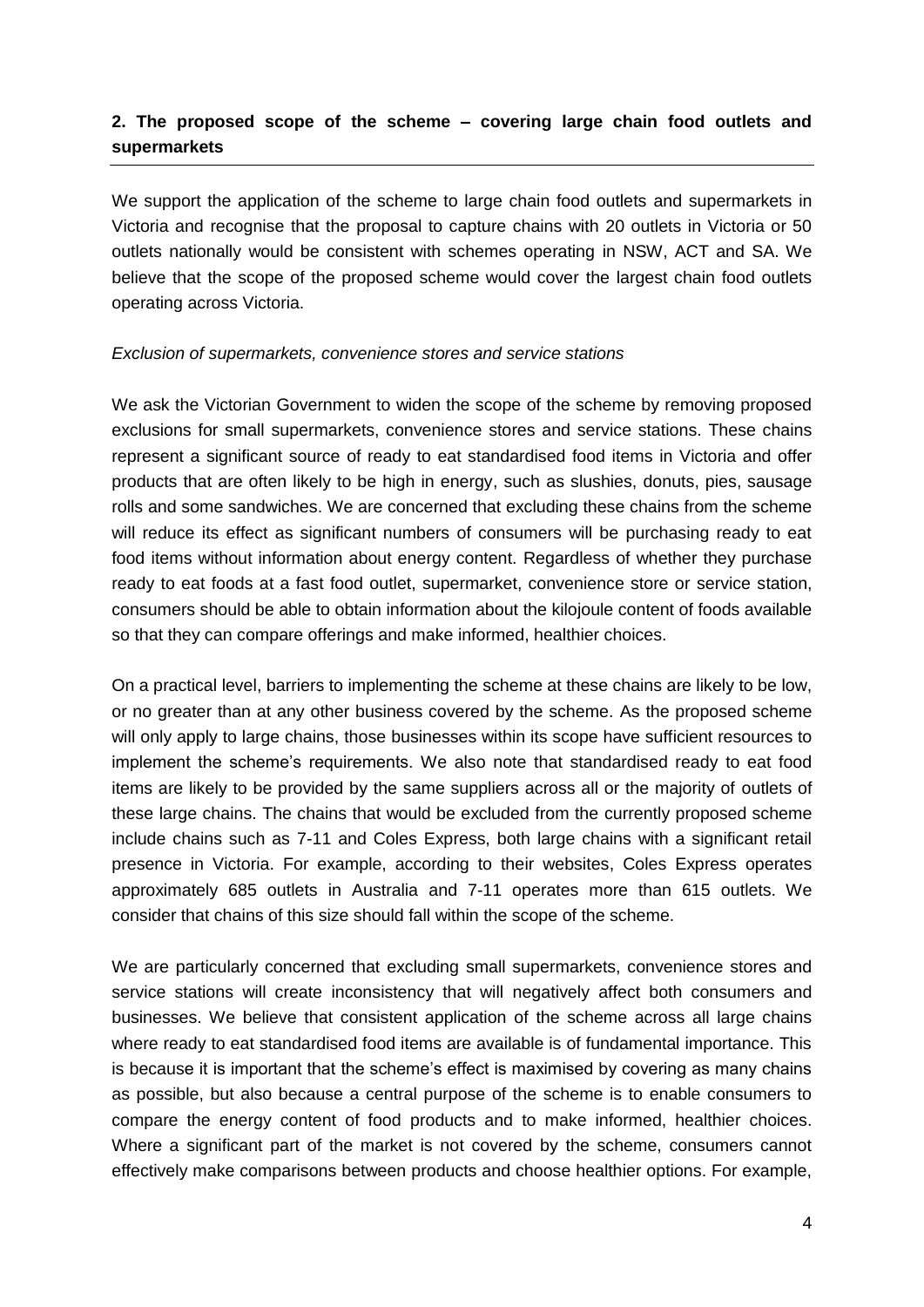a consumer who purchases a muffin each week may be able to choose between several chains including a large bakery chain, a convenience store and a service station. Under the Victorian Government's proposal, this consumer would not be able to compare the energy content of the muffins available at all three chains and would not have the information needed to make an informed choice about which muffin to purchase.

We also note that as well as having a negative effect on the consumer's ability to compare products and make healthier choices, the inconsistent application of the scheme may also create an uneven playing field between businesses and serve to unfairly penalise businesses that are covered by the scheme.

Victoria's scheme will follow the introduction of similar schemes in NSW, ACT, SA and soon QLD. Across jurisdictions there are differing approaches to the types of outlets that are and are not included within the kilojoule menu labelling schemes. For example, the ACT scheme has no exclusion for convenience stores or service stations and defines supermarkets without reference to a set floor space.<sup>3</sup> The NSW scheme adopts a definition of supermarket based on floor space and exempts convenience stores and service stations. We encourage the Victorian Government to follow the example set by the ACT in applying its scheme more broadly. Further, we encourage the Victorian Government to lead in this area and apply its scheme to all outlets of large supermarket chains regardless of floor size, and to require supermarkets to comply with the content and display rules applying to all other large chains (see more on page 8).

## *Small supermarkets*

We wish to draw particular attention to the Victorian Government's proposal to exclude supermarkets with a floor space of less than 1000 square metres from the scheme. We ask the Victorian Government to reconsider this proposal and extend the scheme to all stores of large supermarket chains.

We see no justification for an exclusion based on the physical size of the premises where a standard food item is sold. In our view this proposal is likely to create significant inconsistency across similar businesses and even within individual chains. For example, a chain may be required to provide kilojoule information at some stores and not others. We are particularly concerned that this rule would apply to some supermarkets that are part of major chains, for example Coles and Woolworths. For example, Woolworths, in addition to its large supermarkets, operates smaller city stores under the brand Woolworths Metro. Regardless of the floor space of these stores, they are clearly supermarkets and should be included in the scheme, particularly as they form part of such a major chain.

 3 *Food Regulation 2002* (ACT) reg 13A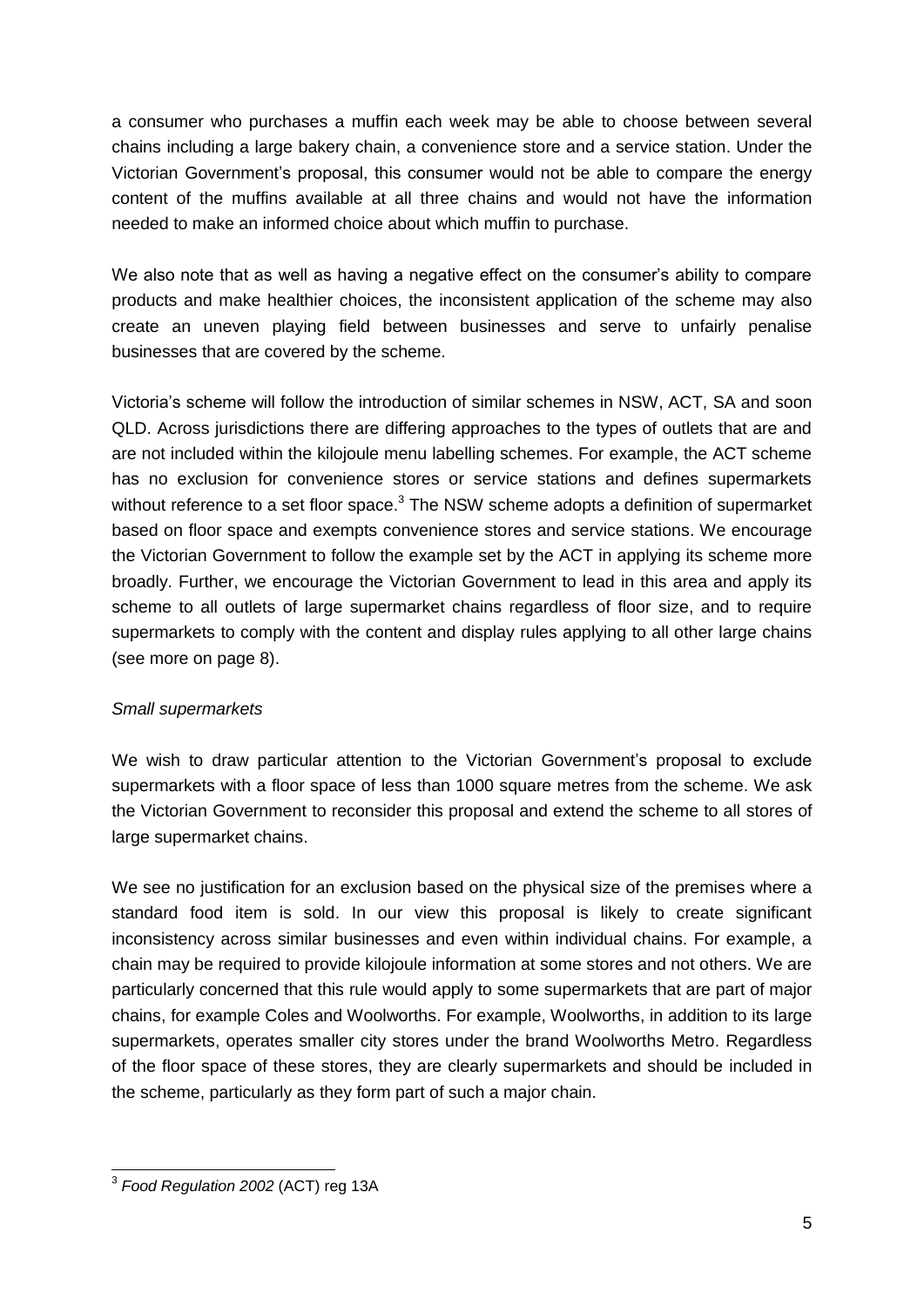We highlight the impact of this supermarket size restriction in creating inconsistency in the information provided to consumers when purchasing ready to eat standard food items. As kilojoule information will not be provided at all supermarkets it means consumers will not have adequate information to compare the energy content of food provided from various outlets. For example, consumers can shop at a large supermarket and be provided kilojoule information before making a choice on the food they purchase, however if making the same decision at a small supermarket, no information would be provided. We see no reason for this distinction and note that the health effects of consuming foods high in energy are the same regardless of where the food was purchased.

## *Application to cinemas*

We support the inclusion of cinemas within the proposed scheme and note that the Victorian Government's proposal makes no exception for cinemas. Cinemas remain a popular destination for children and adults. It is well known that they sell standard food items and that many of these items are energy dense and nutrient poor, as well as being sold in large serving sizes. Kilojoule information would assist consumers when making choices within and across food categories (including choosing serving sizes) and would also assist consumers to understand the extra kilojoules they would be consuming by accepting an offer to 'up size' their popcorn and/or sugary drink.

## *Dine-in only outlets*

We support the Victorian Government's proposal to apply the scheme to outlets that only offer dine-in meals with no take away service. The OPC's position is that customers of all large chain outlets selling ready to eat standardised food should be presented with information about the energy content of food items before they make a decision to purchase. We see no reason to make a distinction between outlets that offer take away and dine-in services and those that offer dine-in only, and we support this element of the Victorian Government's proposal.

#### *Application to smaller businesses voluntarily displaying nutritional information*

We ask the Victorian Government to reconsider its proposal not to require businesses who voluntarily display kilojoule information to comply with the requirements of the scheme. We note that NSW, SA and ACT require businesses that voluntarily display nutritional information about the food available to comply with scheme requirements, even where they would otherwise be outside the scope of the scheme. We support this approach and encourage the Victorian Government to legislate consistently with other jurisdictions in this area.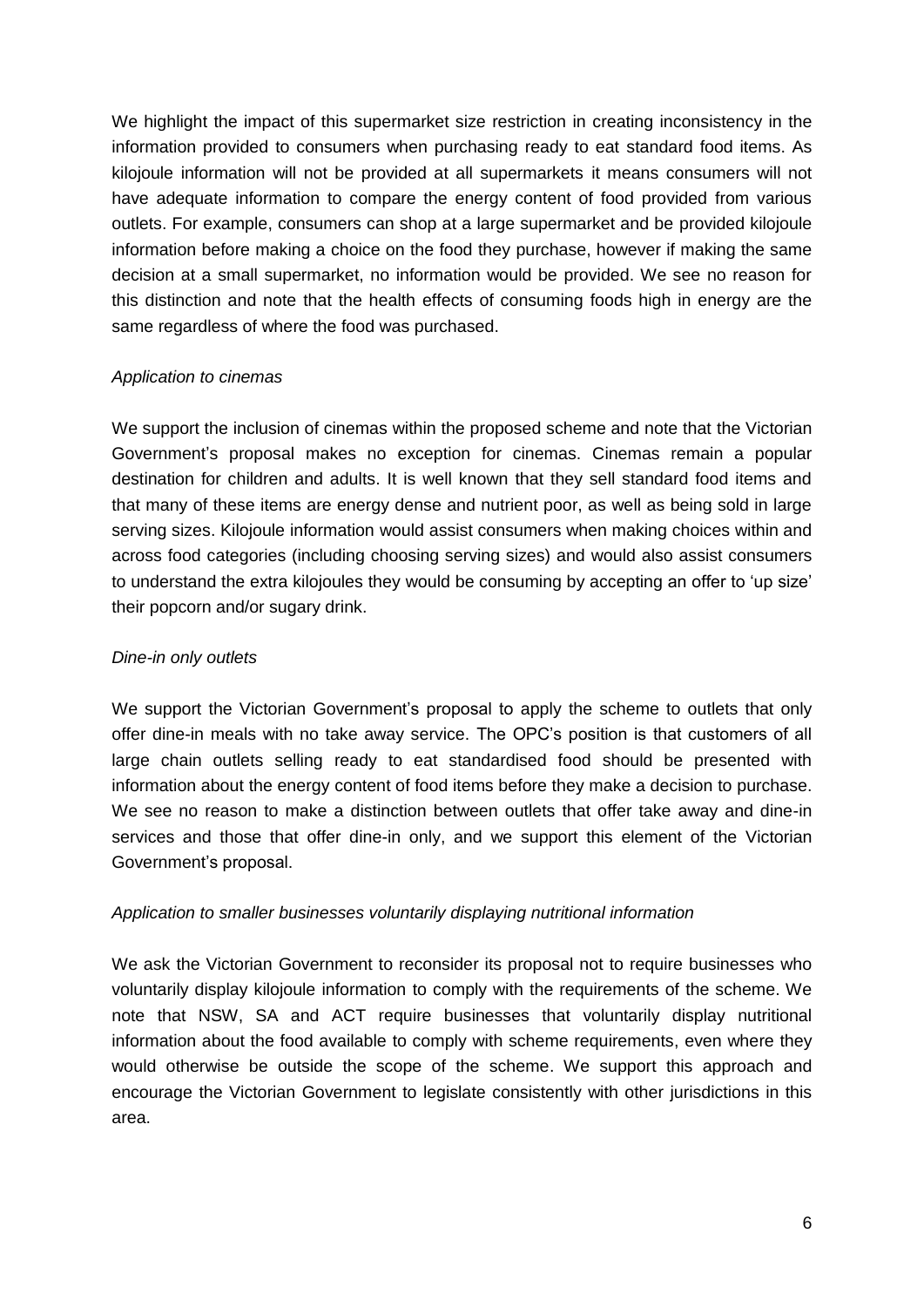We support businesses that choose to provide their customers with information about the energy content of their food, even where not legally required to do so. We consider, however, that it is important to ensure that these businesses are providing consumers with information that is consistent, both in content and in the manner and location of display, with information provided by larger businesses operating under the kilojoule menu labelling scheme. This is because consumers should be provided with consistent information regardless of where they purchase standard food items and should be able to confidently assess and compare information provided at one business with information provided at another.

## **3. Any operational, practical, implementation or other issues that the proposed approach may raise that are relevant to your business or organisation**

## *Information required to be displayed*

We support the proposal that businesses subject to the scheme should be required to display the kilojoule content of standard food items.

We support the Victorian Government's proposal to require businesses subject to the scheme to display the energy content on menus, menu boards, price tags, food tags, drive-through menus, online ordering menus and phone apps. We believe it is important to present consumers with the energy content of food items at the time they are making a decision about which items to order. This requires the display of kilojoule information in multiple locations including both in-store and online.

We also support the Victorian Government's proposal to require businesses to display the reference statement "*The average adult daily energy intake is 8700 kj*" on menus, menu boards, online menus and display cabinets or stands. The inclusion of this statement enables consumers to put the kilojoule content of a particular food item in context and assess the percentage of the average daily intake it provides.

We support the Victorian Government's proposal to require businesses under the scheme to display the combined kilojoule amount of any meal where multiple items, for example a drink and food item, are sold together for one price. Combination meals, often promoted as 'meal deals' or 'combos' are commonly offered at large chains that fall within the proposed scheme. We consider it is important that consumers are presented with the total energy content for these types of meals as consumers may not otherwise calculate the total energy provided by the meal.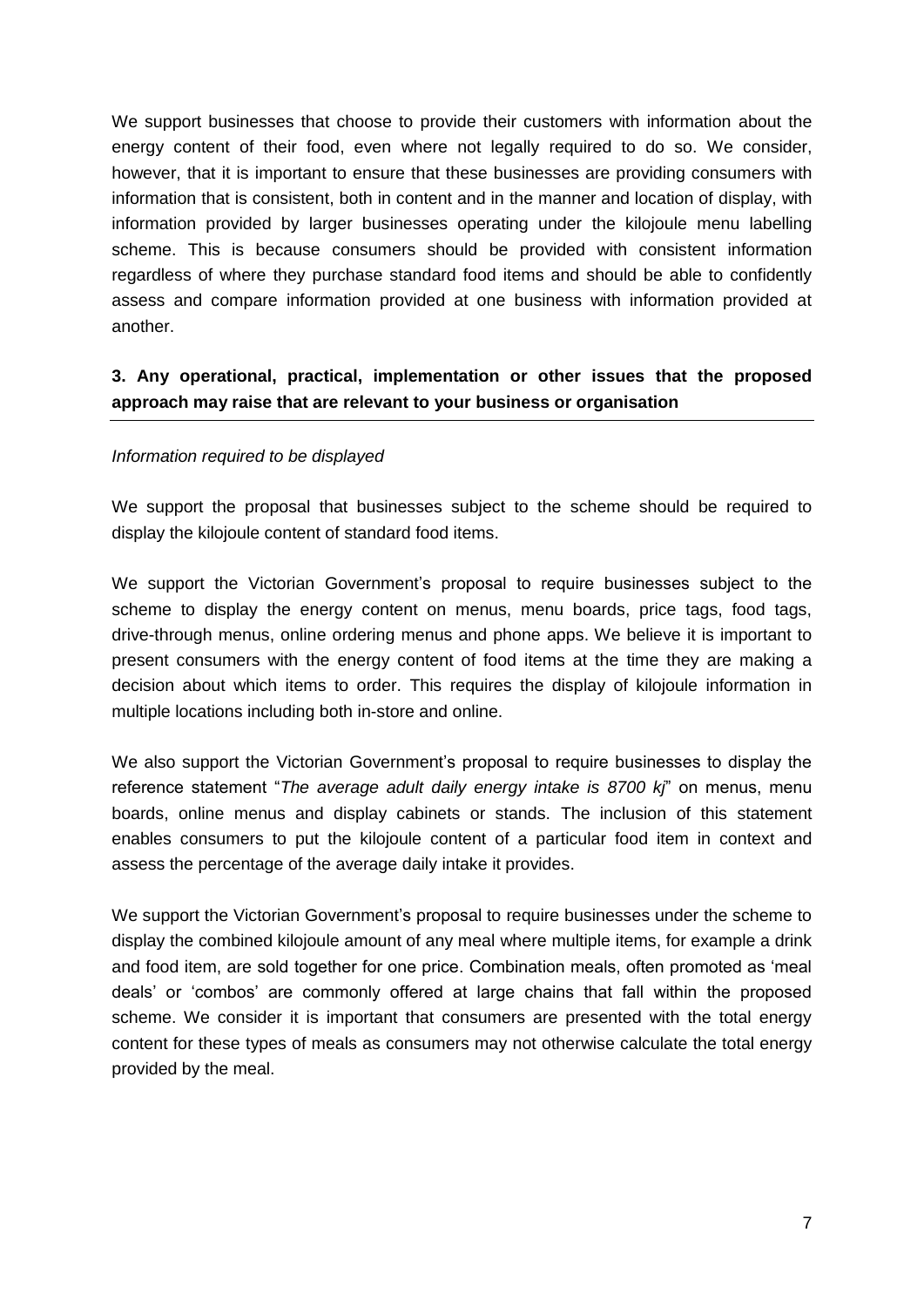## *Information displayed by supermarkets*

We strongly oppose the Victorian Government's proposal to allow large supermarkets to choose to display kilojoule content on a per serve basis or per 100g. We ask the Victorian Government to reconsider this proposal and require supermarkets to display the same information as all other businesses, being the kilojoule content of each standard food item. We do not consider there is any justification for allowing supermarkets to provide different information. As with the proposal to altogether exclude particular types of businesses, this inconsistency means consumers cannot effectively compare energy information provided by different chains and creates an uneven playing field for business.

In particular, we are concerned that allowing supermarkets to display energy content per 100g may result in products appearing to have less energy than those displayed per item. This is because the information is likely to be displayed in this way when the item size is larger than 100g. In our view, there is no practical reason why a supermarket cannot display the energy content for each standard food item. The scheme as proposed applies only to ready to eat food that is standardised for content and portion. This means the supermarket must know the size of each food item and could easily display the information on a per item basis. We strongly encourage the Victorian Government to change this element of its proposal.

## *Presentation of kilojoule information*

We note that the Victorian Government's Consultation Paper provided limited information on how businesses would be required to display the kilojoule information. We generally support the NSW approach to the presentation of kilojoule information, however we ask Victoria to depart from the NSW approach as follows:

- NSW legislation requires the kilojoule content and reference statement to be displayed in the same font and to be at least the same size as the comparison text<sup>4</sup> (either the price, unit price or the name of the item depending on the circumstances). We ask that, in addition to these requirements, the Victorian Government requires the kilojoule content and the reference statement to be the same colour, weight and to have the same background contrast as the comparison text. This is to prevent the required information being displayed in a text that is a lighter colour or is a faded out or otherwise less prominent version than the price or name of the item.
- We ask that the Victorian Government does not allow supermarkets to display the kilojoule content at the same size as the unit price instead of the price of the item. This is because unit pricing may be in very small text. We ask the Victorian

 4 *Food Regulation 2015* (NSW), reg 36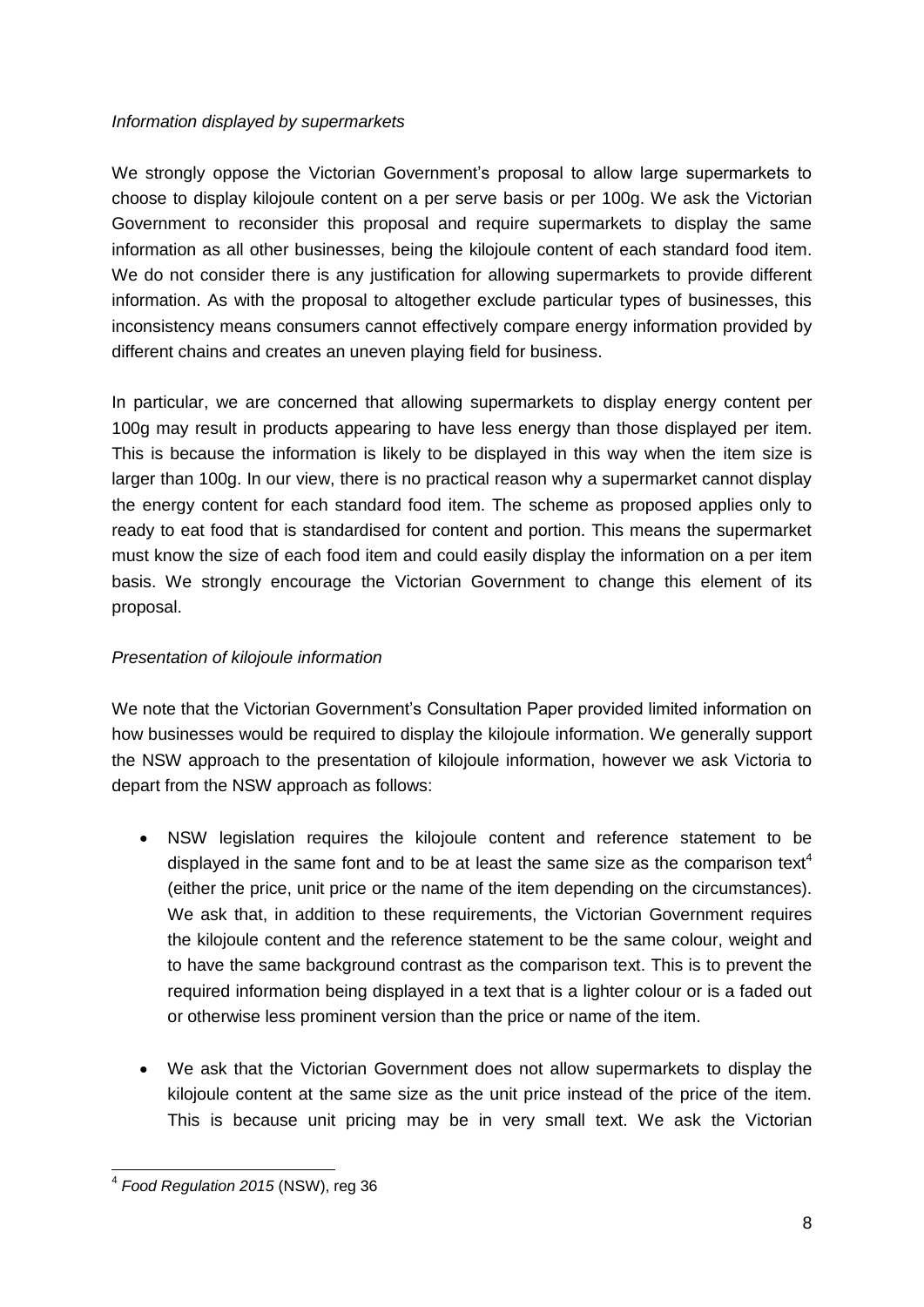Government to apply the same requirements for the presentation of the text to supermarkets as apply to all other businesses.

- We ask that the Victorian Government requires the kilojoule content and the reference statement to be the same size (or larger than) the largest price displayed if the price is displayed more than once on a menu. This is to avoid a situation where a business displays, for example, a poster showing a food item with two prices – one small and one large – with the kilojoule content and reference statement being displayed in the smaller text.
- We ask that the Victorian Government requires the kilojoule content and the reference statement to remain permanently visible, i.e. static on menu boards. This is to avoid businesses introducing rolling digital menu boards that do not continually display kilojoule information and require consumers to wait before the kilojoule information is briefly displayed. The absence of kilojoule information adjacent to all standard food items and in static form makes it particularly difficult for consumers to compare the kilojoule content of food items and make informed and healthier choices.

See below for an example of a digital menu displaying kilojoule content at the bottom. The kilojoule content scrolled between each menu item.

| Big Mac®                     | 44.40  | \$10.40 |
|------------------------------|--------|---------|
| Quarter Pounder <sup>®</sup> | \$4.40 | \$10.40 |
| McFeast <sup>®</sup>         | 54.90  | \$10.90 |
| Cheeseburger                 | \$3.55 | \$8.55  |
| Grand Angus                  | \$4.00 | \$10,40 |
| Mighty Angus <sup>®</sup>    | \$6.40 | \$10.40 |
|                              |        |         |

## **CHICKEN & FISH**

| McChicken <sup>®</sup>            | \$4.40 | \$10.40 |
|-----------------------------------|--------|---------|
| Spicy Jalapeño                    | 54.40  | \$10.40 |
| Southwest BLT                     | 54.90  | \$10.90 |
| Chicken Bacon Deluxe              | \$3,55 | \$9.55  |
| Chicken McNuggets® 6pk            | 54.00  | 59.75   |
| Filet-O-Fish®                     | \$4.35 | \$9.85  |
| Chicken McBites <sup>®</sup> 10pk | \$2.40 | 58.40   |



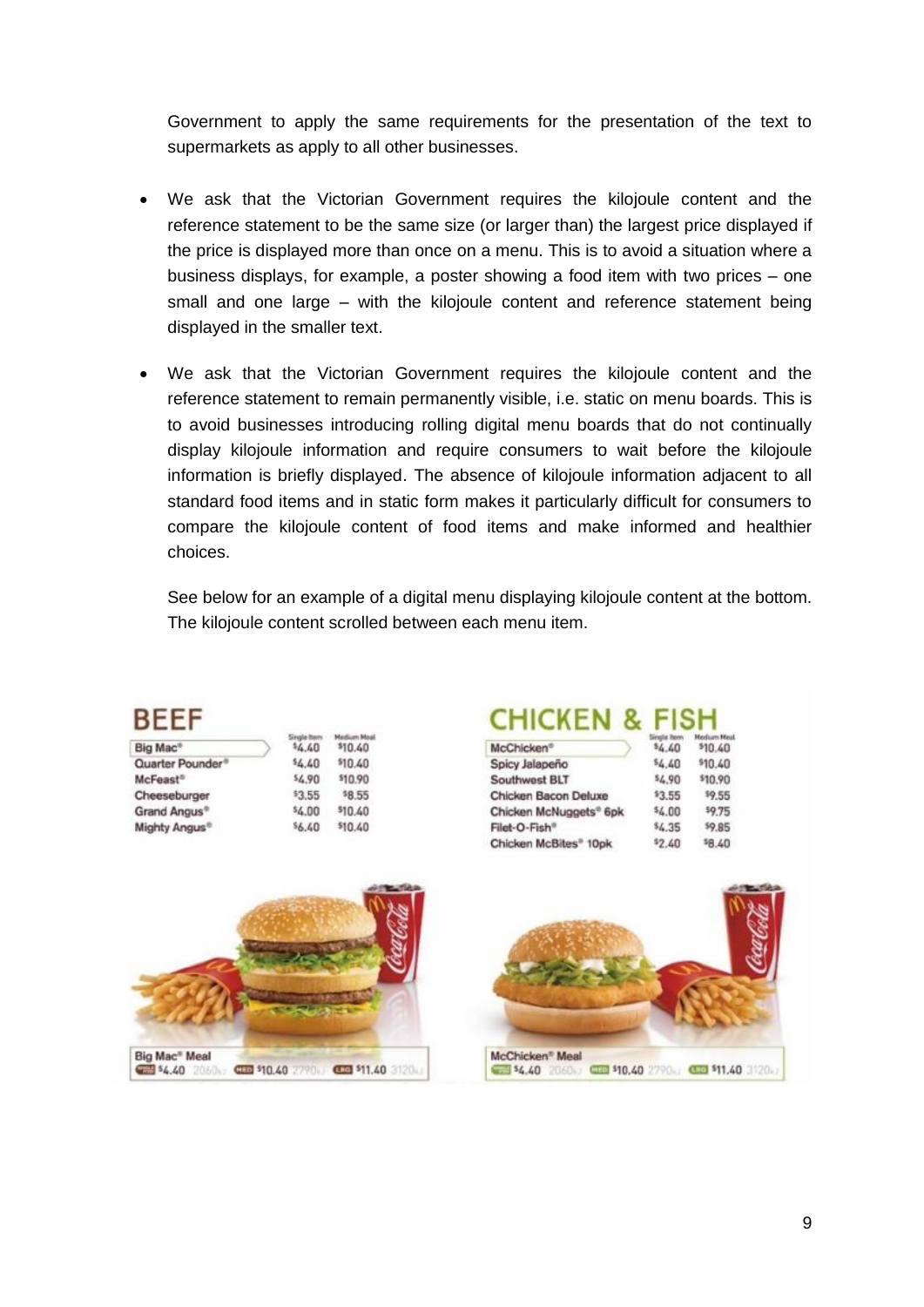## *Penalties*

We note that the Victorian Government has not specified the number of penalty units that it proposes to apply as a penalty for businesses that breach the requirements of the scheme. We encourage the Victorian Government to set the penalties high enough to encourage compliance and deter breaches. We support the penalties that apply for breaches of the NSW scheme and encourage the Victorian Government to adopt the NSW approach in this area. In particular, we support the application of higher penalties to corporations as a measure to encourage compliance by large corporations and to deter engagement in tactics that undermine the objectives of the proposed scheme.

## **4. Any other relevant matters**

## *Importance of social marketing and education*

There is considerable evidence that food labelling is more effective when accompanied by education and information programs.<sup>5</sup> We therefore encourage the Victorian Government to combine the introduction of its kilojoule menu labelling scheme with a community and industry awareness and education campaign. We encourage the Victorian Government to consider an education campaign that is integrated into the LiveLighter campaign funded by the Victorian Government and run by Cancer Council Victoria and the Heart Foundation. As this program is already established it would be a cost effective way to deliver a comprehensive education and social marketing campaign.

With appropriate education campaigns and materials, consumers will understand that kilojoule information provided by relevant standard food outlets has been mandated by government, and that this is information that they can rely on. Consumers will also become accustomed to looking at kilojoule information when assessing and comparing products in supermarkets, at home and in other contexts.

A diverse range of education materials will of course be required for consumers to ensure that the widest range of the Victorian population is reached. Consideration should be given to the use of a social marketing campaign, and targeted materials and campaigns particularly aimed at informing low SES/education and culturally and linguistically diverse groups. Most importantly, the targeted materials should aim to:

• Inform consumers of the availability of kilojoule information in chain food outlets;

 $\overline{a}$ <sup>5</sup> WCRF and AICR. Policy and Action for Cancer Prevention - Food, Nutrition, and Physical Activity: a Global Perspective. 2009. p.61 – 63; NSW Food Authority. Evaluation of Kilojoule Menu Labelling. NSW Government, 2013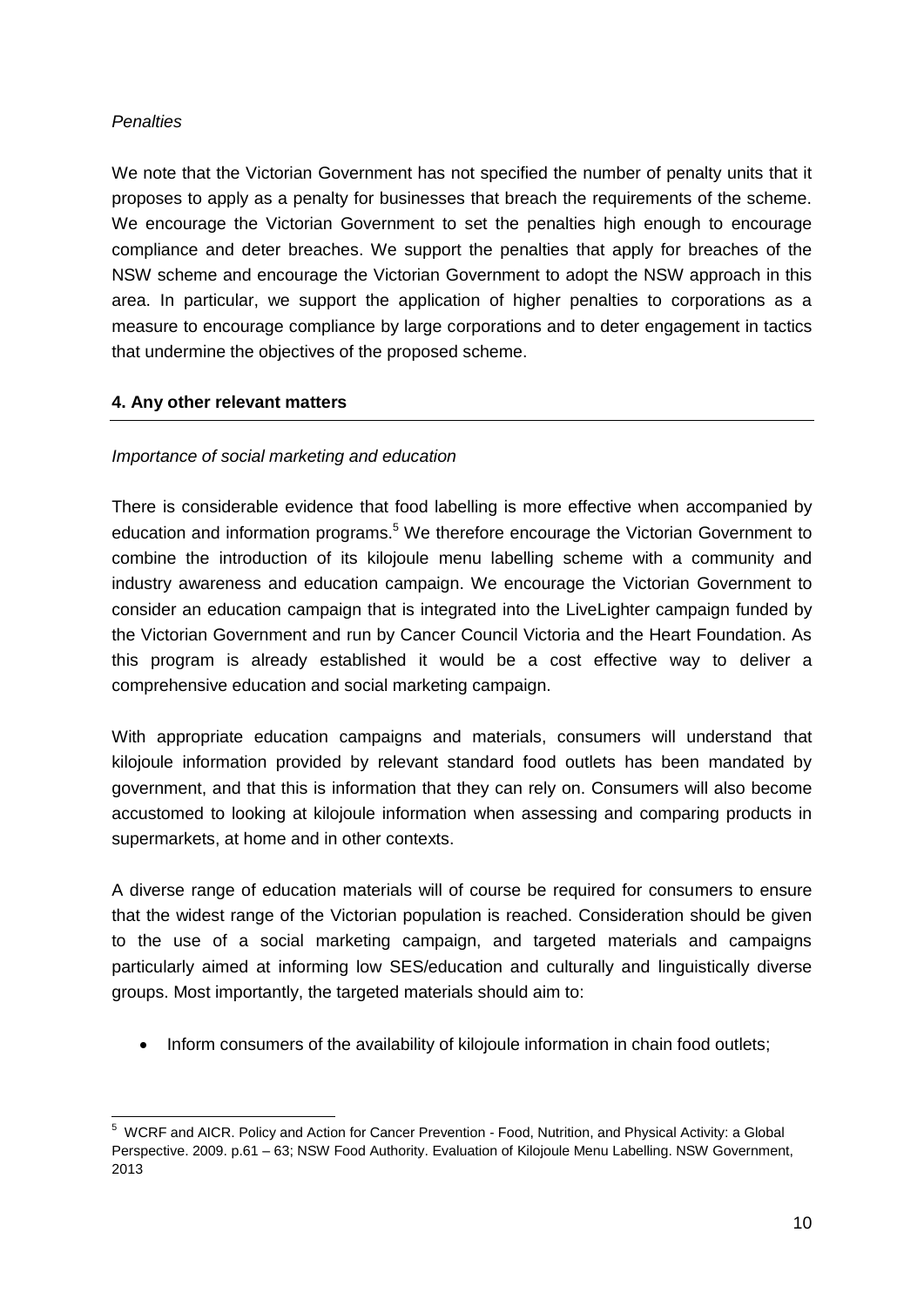- Clearly explain what kilojoule information is and how consumers may use it to choose healthier products;
- Inform consumers of the different kilojoule needs of different groups of consumers, and the consequences of under- and over-consuming kilojoules; and
- Improve consumers' general understanding of the importance of eating a healthy diet.

Guidance may of course be taken from the education campaign in NSW, whereby the NSW Government provided \$1.18M for a campaign targeted towards 18 to 24 year olds (high frequenters of chain outlets). It also launched the 8700 campaign in March 2011, based around the average daily energy intake of 8700 kilojoules and used digital, social and radio media, targeting high consumers. It ran in two phases until December 2012.<sup>6</sup>

Education strategies to assist industry to understand and comply with the scheme should provide clear guidance with respect to the requirements of the scheme and kilojoule content testing processes. Guidance should also be provided with respect to acceptable menu design, emphasise the importance of compliance and the consequences of breaching the regulations.

## *Evaluation of scheme effect*

We support an evaluation of the scheme once in operation. This evaluation should measure the impact on incremental changes in knowledge, purchasing and consumption in the short to medium term and influence on reformulation and the impact on public health in the long term.

Ongoing evaluation will enable the system to be refined and improved into the future, it will also provide industry with confidence that a level playing field is being maintained and that the regulations are necessary and effective. The reach and understanding of the education campaign across all quintiles of the population should be evaluated to ensure that the messaging is understood by those with lower education and income.

## **Conclusion**

We thank you again for the opportunity to comment on your Consultation Paper. Kilojoule menu labelling reforms must be an essential component of any multi-strategy approach to better informing consumers about the nutrition content of their food choices, improving the diets of Victorians and reducing the problems of overweight, obesity and related chronic disease.

<sup>-</sup> $6$  NSW Food Authority. Evaluation of Kilojoule Menu Labelling. NSW Government, 2013